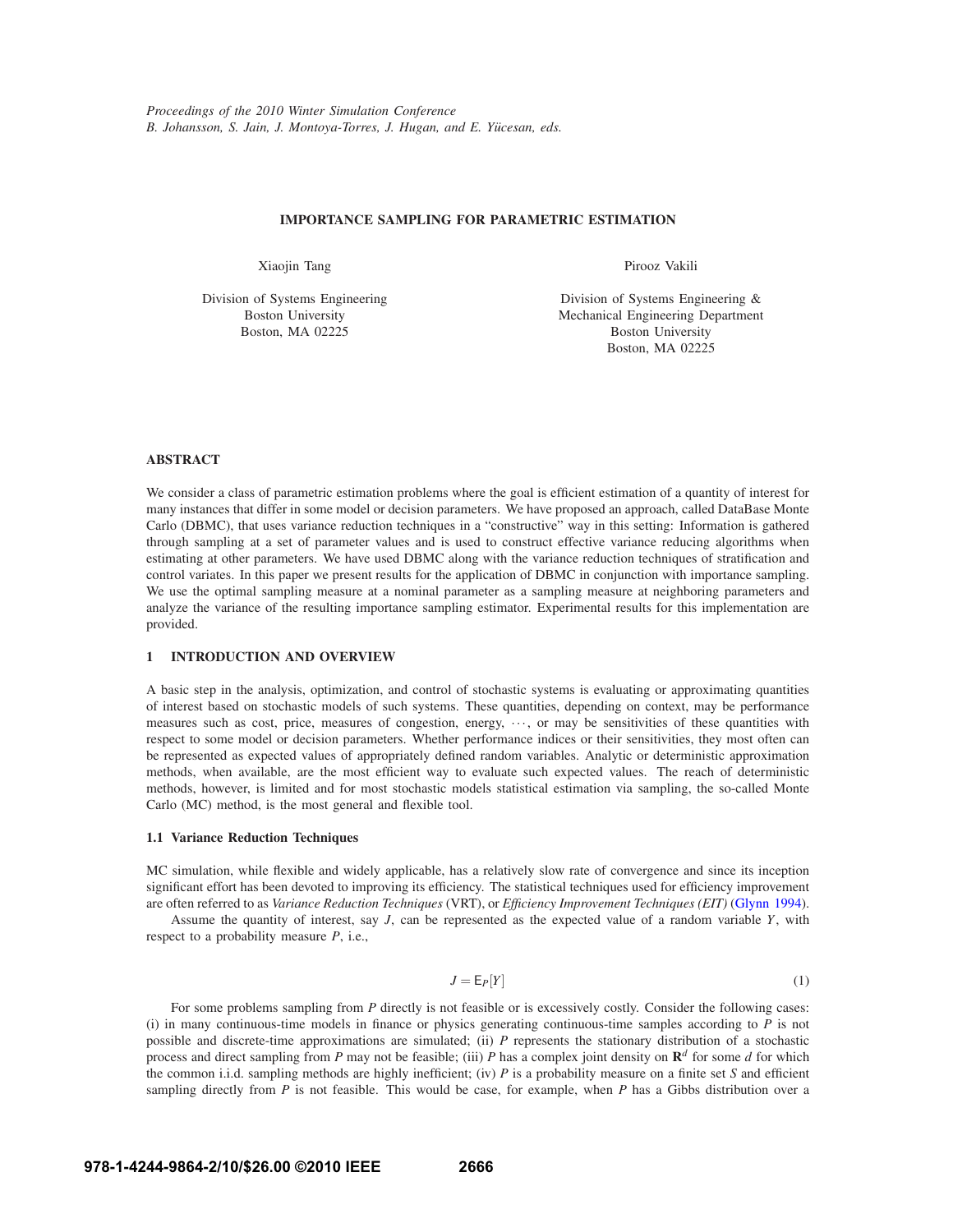very large set (as a result, the so-called partition function is not easy to obtain). In such cases, sampling according to *P*′ , an appropriate approximation to *P*, is used.

Assume  $Y_1, \dots, Y_n$  are *n* samples. The MC estimator is defined as the sample average

$$
\hat{J}_{MC} = \frac{1}{n}(Y_1 + \cdots + Y_n).
$$

 $Y_1, \dots, Y_n$  may be i.i.d. samples according to probability measure *P* (or *P*<sup>'</sup>), or they may be correlated samples with stationary measure *P* (or *P*′ ), the latter corresponding to the so-called Markov Chain Monte Carlo (MCMC) when *Yi*'s are evaluated on an appropriately defined Markov chain.

VRTs involve finding a random variable *Z* and a sampling measure *Q* such that

$$
E_Q[Z] = E_P[Y]
$$
 and  $Var_Q(Z) < Var_P(Y)$ .

The method is effective if  $\text{Var}_O(Z)$  is substantially less than  $\text{Var}_P(Y)$ . More generally, one may allow some estimation bias if the resulting mean square error is less than  $Var<sub>P</sub>(Y)$ , i.e.,

$$
\mathsf{E}_{Q}[(Z-J)^{2}] < \mathsf{Var}_{P}(Y).
$$

The most commonly used such techniques are *Control Variate*, *Stratification*, and *Importance Sampling* (see, e.g., (Asmussen and Glynn 2007), (Glasserman 2004)).

It is worth noting that in many instances of practical importance we are interested in simultaneously evaluating a number of performance indices, *Y* is a random vector, and *J* is a vector in  $\mathbb{R}^k$  for some *k*. Some VRTs are effective for simultaneous estimation of a number of performance indices; some adapt too closely to single performance indices to be simultaneously effective for a vector of performance indices. Control variate technique belongs to the former group and stratification and importance sampling generally belong to the latter. In this paper, we assume *J* is a scalar.

## **1.2 Parametric estimation & DataBase Monte Carlo (DBMC)**

We consider a parametric version of the estimation problem (1); namely, we assume that *J* depends on some model or decision variable  $\theta$ . Specifically, let  $\{P_{\theta} : \theta \in \Theta\}$  be a family of probability measures on a measurable space  $(\Omega, \mathscr{B})$ . Let *Y* be a real-values function on  $\Omega$ , i.e.,  $Y : \Omega \to \mathbf{R}$ . We are interested in estimating

$$
J(\theta) = \mathsf{E}_{P_{\theta}}[Y] \quad \text{for a number of } \theta \in \Theta.
$$

We assume that the goal is efficient estimation of  $J(\theta)$  for many  $\theta$ , or efficient estimation of  $J(\theta)$  for some  $\theta$  under time and budget constraints. More precisely, we consider the following settings

- 1. Estimate  $J(\theta)$  for many  $\theta \in \Theta$ .
- 2. Estimate  $J(\theta)$  for a  $\theta$  that is initially not specified. Once it is, there is a time and/or budget constraints to estimate it.
- 3. A combination of the two settings above.

We have proposed an approach, called DataBase Monte Carlo (DBMC), that uses variance reduction techniques in a "constructive" way in the above settings: Information is gathered through sampling at a set of parameter values and is used to construct effective variance reducing algorithms when estimating at other parameters. In other words, the overall strategy for efficient estimation is to *learn* from computationally solving instances of the problem, say, at  $\theta_1, \dots, \theta_l$ , and then use that information to improve the efficiency of MC when solving other instances. The premise of the approach is that in some parametric estimation problems the setup cost of gathering information at  $\theta_1,\dots,\theta_l$  is justifiable by the resulting improved efficiency when solving other instances; in some cases this is so even if the setup cost is substantial. We have considered this approach when using variance reduction techniques of stratification and control variates. (See, e.g., (Zhao and Vakili 2008), (Borogovac and Vakili 2008), and (Borogovac and Vakili 2009).) In this paper we present some preliminary results for the case where DBMC is used in conjunction with importance sampling.

## **1.3 Relevant literature**

The literature on VRTs generally and the Importance Sampling technique specifically is vast and we will not give a general review. See (Asmussen and Glynn 2007) for a general description and (Liu 2001), (Glasserman 2004), (Chen, Shao, and Ibrahim 2000), for specific focus on application domains of, respectively, scientific computing,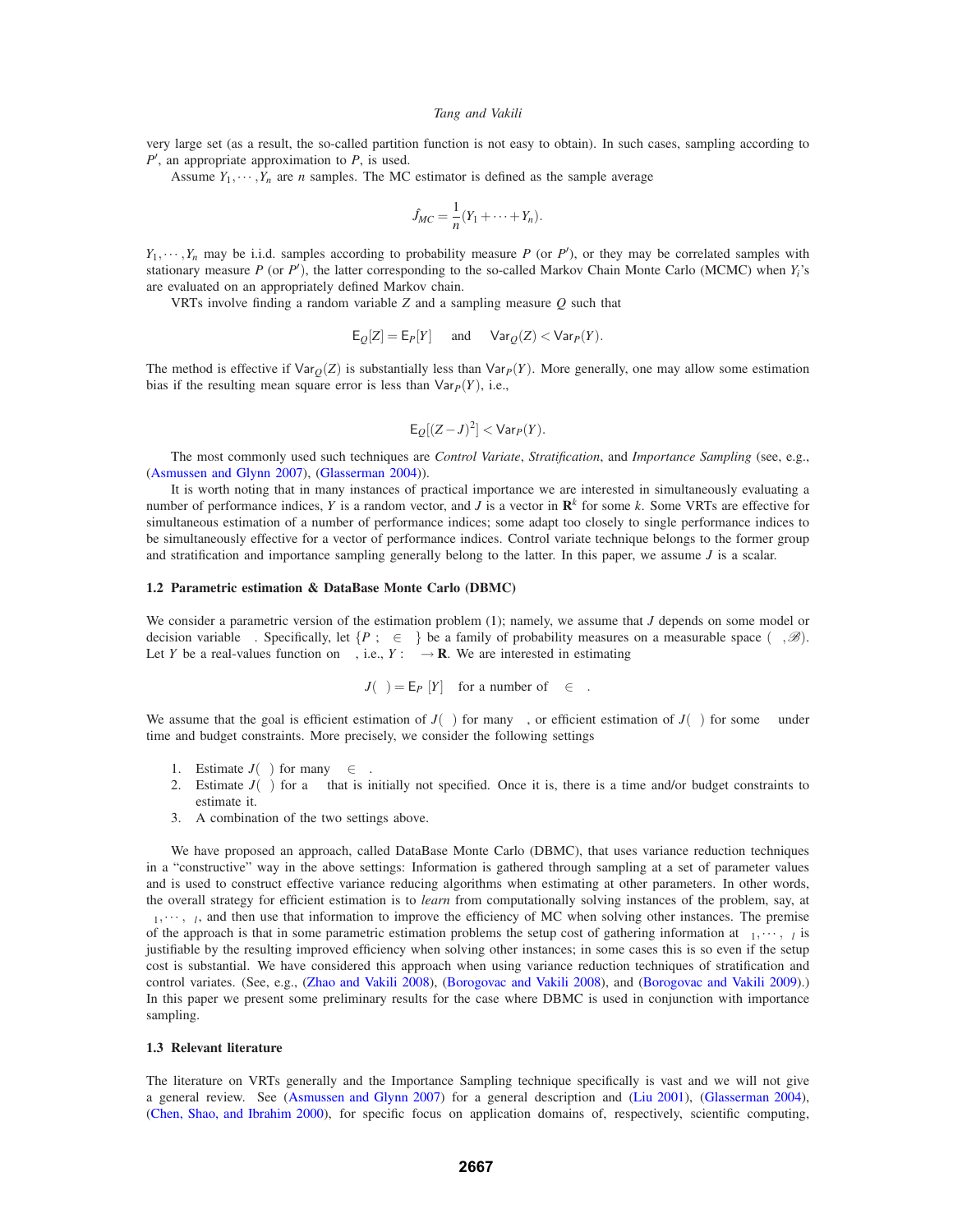computational finance, and Bayesian computation. (Glynn and Iglehart 1989) covers the theoretical basis of importance sampling and its various implementations.

One of the most effective uses of importance sampling has been the estimation of the probability of rare events, called rare event simulation. See (Juneja and Shahabuddin 2006) for a recent review. Assume the objective is to estimate

$$
\alpha = \mathsf{E}_P[I\{A\}] = P(A) \quad \text{for some } A \in \mathcal{B}
$$

where  $I\{A\}$  is the indicator of the event *A*. Let  $X_1, \dots, X_n$  be an i.i.d. sample with distribution *P* and let  $Y_i = I\{X_i \in A\}$ . Then, a crude MC estimator of  $\alpha$  is

$$
\hat{\alpha}(n) = \overline{Y}(n) = \frac{1}{n}(Y_1 + \cdots + Y_n).
$$

The central limit theorem always holds in this case and we have

$$
\sqrt{n}(\hat{\alpha}(n)-\alpha) \Rightarrow N(0, \alpha(1-\alpha)).
$$

For  $\alpha$  close to zero the absolute error of  $\hat{\alpha}(n)$  is of the order of  $\sqrt{\alpha \cdot (1-\alpha)}n^{-1/2}$  and is small. However, its relative error, which is more relevant given the small value of  $\alpha$ , is of the order

$$
\sqrt{\frac{1-\alpha}{\alpha}} n^{-1/2} \approx \alpha^{-1/2} \cdot n^{-1/2}.
$$

For rare events, i.e., for  $\alpha$  very small, the number of samples needed to obtain crude MC estimators with acceptable relative error can be prohibitively high (Glynn 1994). Importance sampling has been the main tool employed in this context leading to significant gains in efficiency. *Large deviation theory* has provided one of the guidelines for obtaining effective importance sampling measures in specific problems (see, e.g., (Bucklew 2004)). Another approach is to consider a parametric family of candidate importance sampling measures and then solve a parametric optimization problem to select the optimum sampling measure from the parametric family (see, e.g., (Glasserman, Heidelberger, and Shahabuddin 1999)).

A recent approach to rare event simulation has been the so-called Cross Entropy (CE) method (see, e.g., (de Mello and Rubinstein 2002), (Rubinstein 2005)). CE, similar to the approach we consider in this paper, uses stochastic sampling to search for a good importance sampling measure. The non-parametric approach to estimating the importance sampling density used in the Generalized Cross Entropy (GCE) method (see, (Botev, Kroese, and Taimre 2007)) is relevant to our research.

Now, let us consider the setting we have in mind in this paper, i.e., the case where the estimation parameter  $Y(\theta)$ depends on some model or decision parameter  $\theta$ . We assume that the parameter  $\theta$  is a parameter of the probability measure in the following sense. Let  $\{P_\theta: \theta \in \Theta\}$  be a family of probability measures on a measurable space  $(\Omega, \mathscr{B})$ . Let *Y* be a real-values function on  $\Omega$ , i.e.,  $Y : \Omega \to \mathbb{R}$ . Let  $E_{\theta}$  denote expectation with respect to probability measure  $P_{\theta}$ . It is well-known that

$$
J(\theta) = \mathsf{E}_{\theta}[Y] = \mathsf{E}_{\theta_0}[Y \cdot \frac{dP_{\theta}}{dP_{\theta_0}}(Y)] = \mathsf{E}_{\theta_0}[Y \cdot L(\theta, \theta_0, Y))]
$$
(2)

where  $dP_{\theta}/dP_{\theta_0}(Y) = L(\theta, \theta_0, Y)$  is the likelihood ratio (assume it is well-defined). Therefore, in principle, from sampling at  $\theta_0$  we can obtain an estimate of the entire response surface, namely,  $J(\theta)$  at all  $\theta$ . The variance of such an estimator can grow extremely large as  $\theta$  moves away from  $\theta_0$  (see, e.g., (Glynn and Iglehart 1989), Section 8.)

The approach is used in statistical physics for studying phase transitions (see, e.g., (Binder and Heermann 2002)). The parameter of interest is a temperature related parameter and the goal is to obtain information about quantities of interest at multiple temperatures. Markov Chain Monte Carlo (MCMC) is used at one temperature and the samples are re-weighting using likelihood ratio weights. This method is called *Histogram Re-weighting method* (see, e.g., (Ferrenberg and Swendsen 1988), (Ferrenberg, Landau, and Swendsen 1995), and (Binder and Heermann 2002)) and apparently was initially introduced in statistics (see, (Madras and Piccioni 1999), (Barbu and Zhu 2005)). This approach, which is closely related to ours, is effective in a sufficiently small neighborhood of the nominal parameter.

Compared to i.i.d. sampling, MCMC sampling in general moves in a more restricted way in the sample space. In other words, due to correlations introduced by the Markov chain, consecutive samples are often in some sense closer to each other when compared to independent samples. As a result the time until the Markov chain reaches stationarity, the so-called mixing time, is an important consideration for MCMC. Some recent techniques in the context of parametric MCMC, called *Simulated Tempering* and *Replica Exchange*, consider coupling parametric Markov chains at different parameters to improve the mixing times (see, (Madras and Piccioni 1999)). These are relevant to the setting we have in mind where importance sampling is used in conjunction with MCMC.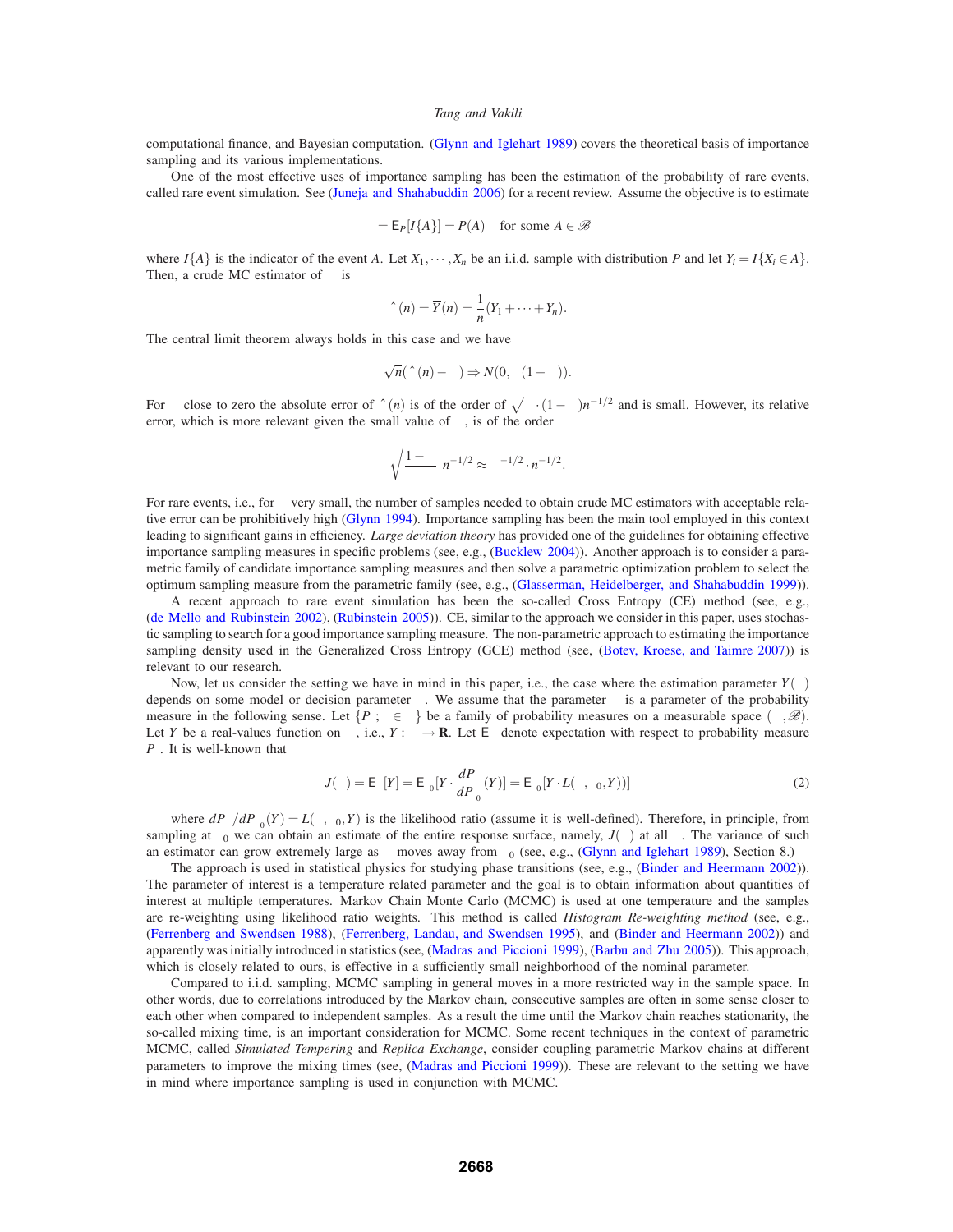In this paper we use information gathered at a single parameter value to improve efficiency of the importance sampling algorithm at neighboring parameters. We analyze the variance of the resulting importance sampling estimator in a neighborhood of the nominal parameter and present a DataBase Monte Carlo (DBMC) implementation.

The rest of the paper is organized as follows. We give a brief review of importance sampling in Section 2 and present our approach and results in Section 3. Some experimental results are given in Section 4. We conclude in Section 5.

## **2 IMPORTANCE SAMPLING**

In this section, we give a brief review of the importance sampling technique. Importance sampling is a general method to reduce variance by having samples generated from a different sampling probability measure that implied by the stochastic model. The sample values are corrected by the *likelihood ratio*. In importance sampling, we change the probability measure in order to give more weight to "important" outcomes thereby increasing estimation efficiency.

Let *P* be a probability measure on  $(\Omega, \mathcal{B})$ ,  $X \sim P$  and  $Y = h(X)$  a random variable. Let

$$
J = \mathsf{E}_P[Y] = \mathsf{E}_P[h(X)].
$$

Assume generating samples of *X* is feasible. Let  $X_1, \dots, X_n$  be i.i.d. *P* distributed samples. Then the crude MC estimator is

$$
\hat{J}_{MC}(n) = \frac{1}{n}(Y_1 + \dots + Y_n)
$$

where  $Y_i = h(X_i)$ . If  $Var(Y) = \sigma_Y^2$  is finite the central limit theorem holds

$$
\sqrt{n}(\hat{J}_{MC}(n) - J) \Rightarrow \sigma_Y N(0, 1)
$$

where  $\Rightarrow$  denotes weak convergence and  $N(0,1)$  is the standard normal random variable.

Let *Q* be another probability measure on  $(\Omega, \mathcal{B})$  such that *P* is absolutely continuous with respect to *Q* ( $P \ll Q$ ), i.e.,  $P(A) > 0$  implies  $Q(A) > 0$  for all  $A \in \mathcal{B}$ . Then *J* can be alternatively represented as

$$
J = \mathsf{E}_P[h(X)] = \mathsf{E}_Q[h(X)\frac{dP}{dQ}(X)].
$$

*Q* is the called the importance sampling probability measure.

Therefore, the *Importance Sampling Algorithm* (the i.i.d version) is as follows.

- Generate *X*<sub>1</sub>, *X*<sub>2</sub>, ..., *X<sub>n</sub>*, an i.i.d. sample, where *X<sub>i</sub>* ∼ *Q*.<br>• Set *Z<sub>i</sub>* = *h*(*X*<sub>i</sub>)<sup> $\frac{dP}{dx}(X_i)$ .</sup>
- Set  $Z_i = h(X_i) \frac{dP}{dQ}(X_i)$ .
- Evaluate

$$
\hat{J}_{IS}(n)=\frac{1}{n}(Z_1+\cdots+Z_n).
$$

 $\hat{J}_{IS}$  is an unbiased estimator of *J*. The weight  $\frac{dP}{dQ}$  is the *Radon-Nikodym derivative* (or the likelihood ratio) of *P* with respect to *Q*.

If

$$
\text{Var}_Q(Z) = \text{Var}_Q(h(X)\frac{dP}{dQ}(X)) = \sigma_Z^2 < \infty
$$

again the central limit theorem holds and we have

$$
\sqrt{n}(\hat{J}_{IS}(n)-J)\Rightarrow \sigma_Z N(0,1).
$$

Importance Sampling is effective if

$$
\mathsf{Var}_{Q}(Z) < \mathsf{Var}_{P}(Y).
$$

One can alternatively consider a more general measure of effectiveness by taking the computational costs of the two approaches of crude MC and importance sampling into account as in (Glynn and Iglehart 1989), Section 5.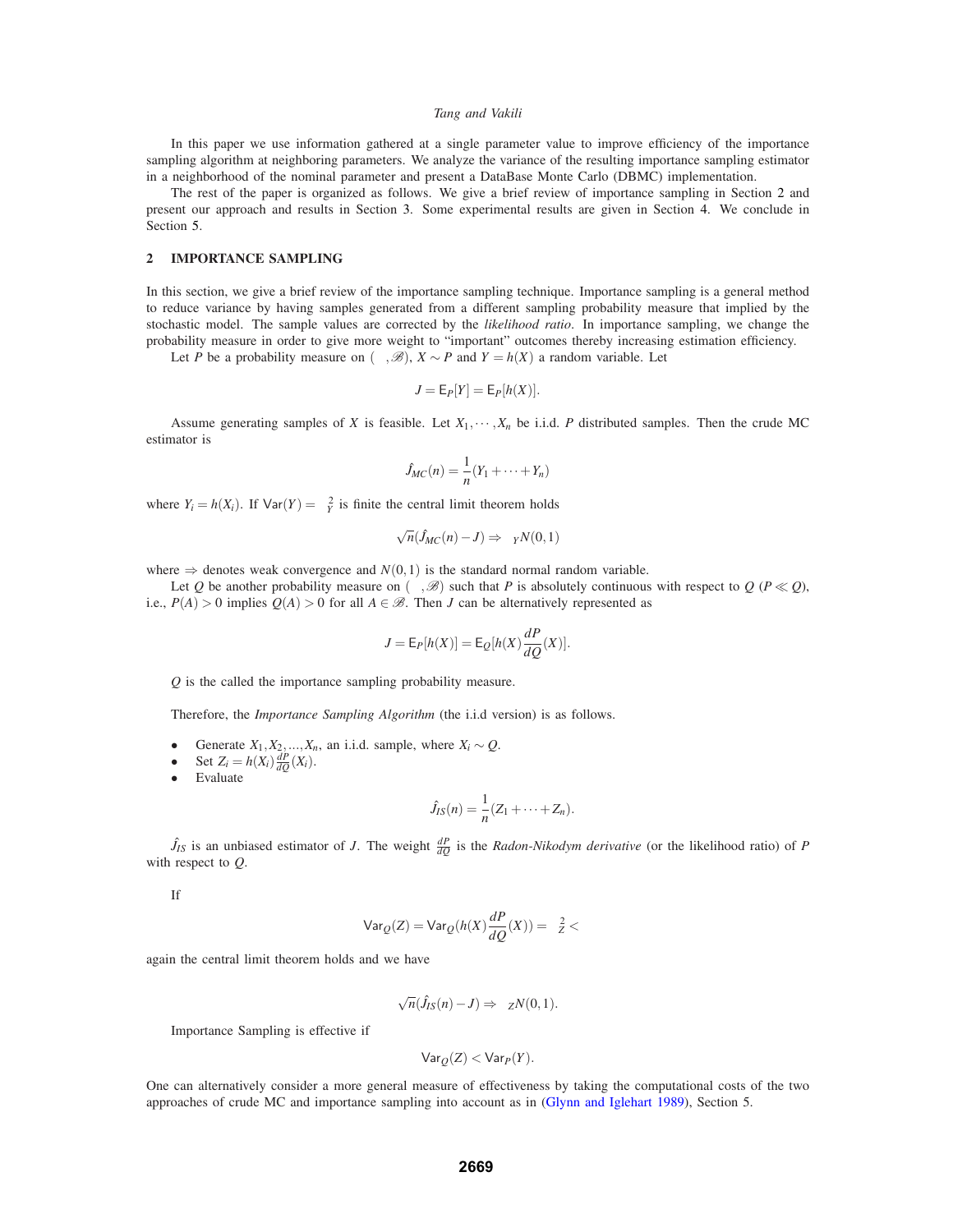(Glynn and Iglehart 1989) shows that the absolute continuity condition can be relaxed on *Q* as follows. The requirement of  $P(A) > 0$  implies  $O(A) > 0$  is replaced by the new requirement

$$
E_p[h(X)I{A}] > 0
$$
 implies  $Q(A) > 0$ ,  $A \in \mathcal{B}$ .

where  $I{A}$  is the indicator function of  $A \in \mathcal{B}$ . In this case *L* does not have a likelihood ratio interpretation. In what follows we consider this more general case. It is well known that there exists an optimal sampling measure, in the sense that it minimizes the Var $<sub>O</sub>(Z)$ . (See, e.g., (Asmussen and Glynn 2007), Chapter 5.)</sub>

**Proposition 1.** Assume the objective is to estimate  $J = E_P[h(X)]$ . The following variance minimization problem

$$
\min_{Q} \{ \text{Var}_{Q}(Z); Z = h(X) \frac{dP}{dQ}(X); \mathsf{E}_{p}[h(X)I\{A\}] > 0 \text{ implies } Q(A) > 0, A \in \mathcal{B} \}
$$

*has a solution Qopt,*

$$
dQ_{opt}(x) = \frac{|h(x)|dP(x)}{K}
$$

*where*  $K = E_P[|h(X)|]$  *and the corresponding minimum variance is*  $K^2 - J^2$ *.* 

An immediate corollary of the above proposition is the following well-known result.

# **Corollary 1.** *If*  $h(\cdot)$  *above is a nonnegative (or nonpositive) function, then*  $Q_{opt}$  *provides a zero-variance estimator.*

At first glance, it seems that we have identified a perfect sampling measure. However, to obtain the optimal sampling measure, we first need to know  $E_P[h(X)]$  which is exactly what we would like to estimate. This corollary has been used as a guideline for selecting near optimal sampling measures. The corollary shows that a good sampling measure should allocate samples approximately proportional to

$$
h(x)\cdot dP(x).
$$

In Section 3 we show that this apparently circular result can be constructively used in the context of parametric estimation considered in this paper.

## **2.1 Importance Sampling and "distance" between probability measures**

Another approach for obtaining a good importance sampling measure is to select the best from a restricted set of sampling measures. This latter variance minimization problem can alternatively be formulated as looking for a sampling measure from a restricted set that is the "closest" to the optimum sampling measure, for an appropriately defined distance between probability measures.

(Ali and Silvey 1966) defines a general class of measures of divergence between probability measures. Members of this class are often referred to as Ali-Silvey distances. It is worth noting that these measures of divergence do not satisfy all the properties of a distance in a metric space. An Ali-Silvey distance between two probability measures, defined on the same measurable space, is defined as

$$
d(P_1, P_2) = \phi\left(\int_{\mathbf{R}^M} C\left[\frac{dP_2}{dP_1}(x)\right] dP_1(x)\right)
$$

where  $C(\cdot)$  is a continuous convex real-valued function and  $\phi(\cdot)$  is an increasing real-valued function of a real variable. Some of the well-known distances between probability measures, such the Kullback-Leibler distance, belong to this class.

The Ali-Silvey distance satisfies the following properties

- *d*( $P_1, P_2$ ) takes its minimum value when  $P_1 = P_2$  and its maximum value when  $P_1 \perp P_2$ .
- In general,  $d(P_1, P_2) \neq d(P_2, P_1)$ , i.e.,  $d(\cdot, \cdot)$  is not symmetric.<br>• In general,  $d(P_1, P_2) + d(P_2, P_3)$  is not greater than or equal t
- In general,  $d(P_1, P_2) + d(P_2, P_3)$  is not greater than or equal to  $d(P_1, P_3)$ , i.e., the distance measure does not satisfy the triangle inequality.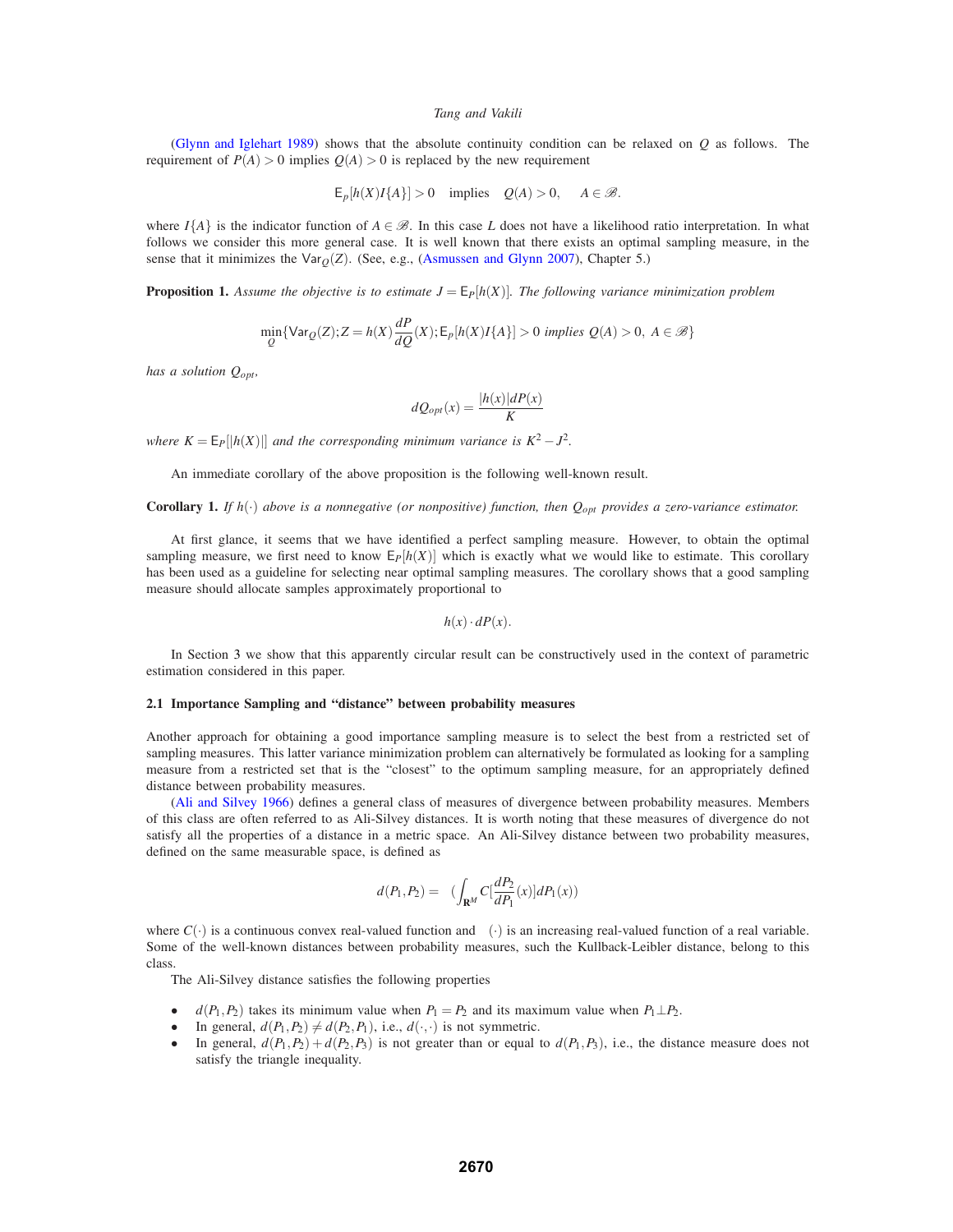Assume we use *Q* as the importance sampling probability measure. Then, the variance of the importance sampling estimator is

$$
\begin{aligned} \n\text{Var}(h(X)\frac{dP}{dQ}(X)) &= \int [h(x)\frac{dP}{dQ}(x)]^2 dQ(x) - J^2 \\ \n&= K^2 \int \left[\frac{|h(x)|}{K}\frac{dP}{dQ}(X)\right]^2 dQ(x) - J^2 \n\end{aligned}
$$

Substituting in  $dQ_{opt}$  from Proposition 1, we have

$$
\operatorname{Var}(h(X)\frac{dP}{dQ}(X)) = K^2 \int \left[\frac{dQ_{opt}}{dQ}(x)\right]^2 dQ(x) - J^2
$$

$$
= K^2 d_{IS}(Q, Q_{opt}) - J^2
$$

where  $d_{IS}(\cdot, \cdot)$  denotes the Ali-Silvey distance with  $\phi(x) = x$  and  $C(x) = x^2$ .

Assume that the choice of importance sampling measure is restricted to a subset of probability measures denoted by  $G$ . Then, the above implies that the variance minimization problem

$$
\min_{Q \in \mathscr{G}} \text{Var}(Z_{IS}) = \min_{Q \in \mathscr{G}} \text{Var}(h(Y) \frac{dP}{dQ}(Y))
$$

is equivalent to the following distance minimization problem.

$$
\min_{Q\in\mathscr{G}}d_{IS}(Q,Q_{opt}).
$$

For an application of this approach, see, e.g., (Orsak and Aazhang 1991).

### **3 APPROACH AND PRELIMINARY RESULTS**

As stated earlier, our strategy for efficient estimation is to *learn* from computationally solving a number of instances of the estimation problem, say, at  $\theta_1, \dots, \theta_l$ , and then use what we learnt to find better importance sampling measures for estimation at other parameters. In this section we assume that sampling at a single parameter, denoted by  $\theta_0$  is used to obtain information, i.e., to learn.

Let  $\{P_\theta; \theta \in \Theta\}$  be a family of probability measures on a measurable space  $(\Omega, \mathscr{B})$ . Let

$$
J(\theta) = E_{\theta}[h(X)] \quad \text{where} \quad X \sim P_{\theta}.
$$

Assume  $P_{\theta} \ll P_{\theta_0}$ , i.e.,  $P_{\theta}(A) > 0$  implies  $P_{\theta_0}(A) > 0$  for all  $\theta \in \Theta$  and all  $A \in \mathcal{B}$ . Then, we have

$$
J(\theta) = \mathsf{E}_{\theta_0}[h(X)\frac{dP_{\theta}}{dP_{\theta_0}}(X)].
$$

This is the well-known result that by re-weighing samples obtained according to the sampling measure at  $\theta_0$  one can estimate the quantity of interest  $J(\theta)$  for any  $\theta$ . It is also well-known that while re-weighing leads to an unbiased estimator of  $J(\theta)$  the variance of the resulting estimator is not guaranteed to be lower than  $\text{Var}_{\theta}(h(X))$  and in fact it can be much higher.

We consider the implications of using the optimal importance sampling measure for estimating  $J(\theta_0)$  as a sampling measure for estimating  $J(\theta)$ .

As we pointed out in the previous section, if  $h(\cdot)$  is either nonnegative or nonpositive, the optimal importance sampling measure produces a zero variance estimator of  $J(\theta_0)$ . However, knowing the optimal sampling measure requires knowing  $J(\theta_0)$  making such a zero variance estimator apparently useless. We ask the question of what can be said if the optimal Importance Sampling measure for estimating  $J(\theta_0)$  is used to estimate  $J(\theta)$  in a neighborhood of  $\theta_0$ . The following proposition provides an answer to this question.

Assume  $\theta$  is a scalar and  $P_{\theta}$  is twice continuously differentiable with respect to  $\theta$  in a neighborhood of  $\theta_0$ . Then, we have

**Proposition 2.** *For a fixed parameter*  $\theta_0$ *, assume*  $h(\cdot)$  *is a nonnegative (or nonpositive) function and*  $dQ(x, \theta_0)$  $h(x)$ *dP*( $x$ ,  $\theta$ <sub>0</sub>)/*J*( $\theta$ <sub>0</sub>) *is the optimal importance sampling probability measure for estimating <i>J*( $\theta$ <sub>0</sub>). *If this sampling*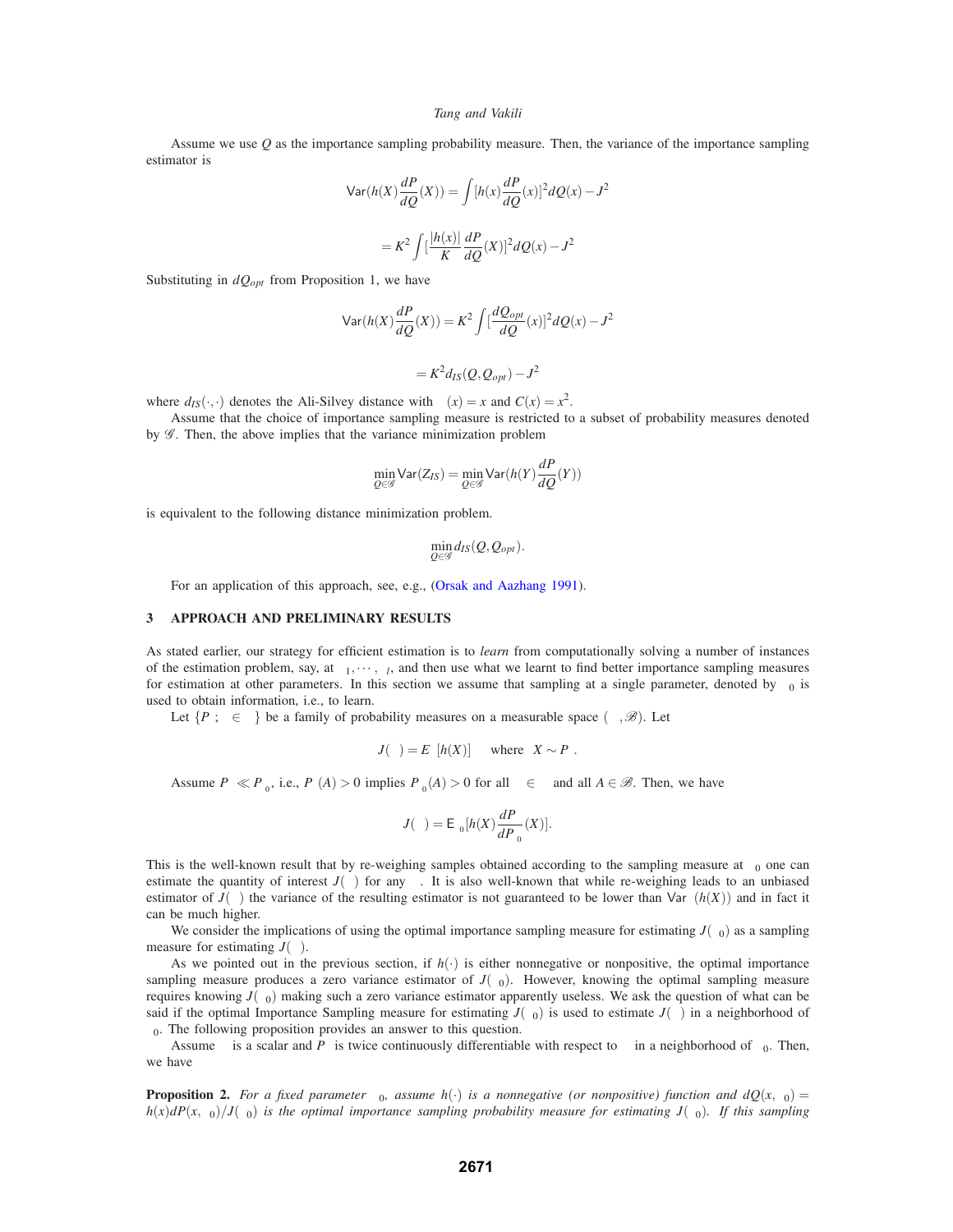*measure is used for estimating*  $J(\theta)$  *in a neighborhood of*  $\theta_0$ *, then the variance of the corresponding importance sampling estimator satisfies the following.*

$$
\text{Var}_{\mathcal{Q}(\theta_0)}[h(X)\frac{dP_{\theta}}{dQ(\theta_0)}(X)]=O(\theta-\theta_0)^2
$$

The proof is given in the appendix.

The above proposition implies that the optimal importance sampling for estimating  $J(\theta_0)$  can be a very effective sampling measure for estimating  $J(\theta)$  for values of  $\theta$  close to  $\theta_0$ . In other words, the effort to obtain  $Q(\theta_0)$  pays dividends when estimating  $J(\theta)$  in a neighborhood of  $\theta_0$ .

To operationalize the above result we use the so-called DataBase Monte Carlo approach (DBMC) as follows.

### **3.1 Setup phase of DBMC**

Let  $X_1, \dots, X_N$  be an i.i.d. sample from  $P_{\theta_0}$  for large *N*. Let  $DB = \{x_1, \dots, x_N\}$  be the samples generated. We call this set the *database*. Let  $\tilde{P}$  denote the empirical measure associated with the sample. Then,  $\tilde{P}$  is the uniform measure on DB assuming that if identical samples are generated, they are kept as separate elements of DB. We have

$$
E_{\tilde{P}}[h(X)] = \frac{1}{N} \sum_{i=1}^{N} h(x_i) = \tilde{J}(\theta_0) \approx J(\theta_0).
$$

We consider solving the following approximate problem to our original estimation problem.

Estimate 
$$
\tilde{J}(\theta) = \mathsf{E}_{\tilde{P}}[h(X)\frac{dP_{\theta}}{dP_{\theta_0}}(X)].
$$

## **3.2 Estimation phase of DBMC**

Define the probability measure  $\tilde{Q}$  on *DB* by

$$
\tilde{Q}(x_i) = h(x_i) / \sum_{i=1}^N h(x_i).
$$

Then the estimation phase of the DBMC is given by Figure 1.

- 1. Sample  $Y_1, Y_2, \ldots, Y_M$  from *DB* according to  $\tilde{Q}$ .
- 2. Set

$$
Z_i = \frac{dP_{\theta}}{dP_{\theta_0}}(Y_i) \cdot \widetilde{J}(\theta_0).
$$

3. Calculate

.

$$
\hat{J}_{IS}(\theta) = \frac{1}{M} \sum_{i=1}^{M} Z_i
$$

|  |  | Figure 1: DBMC and importance sampling algorithm |  |
|--|--|--------------------------------------------------|--|
|  |  |                                                  |  |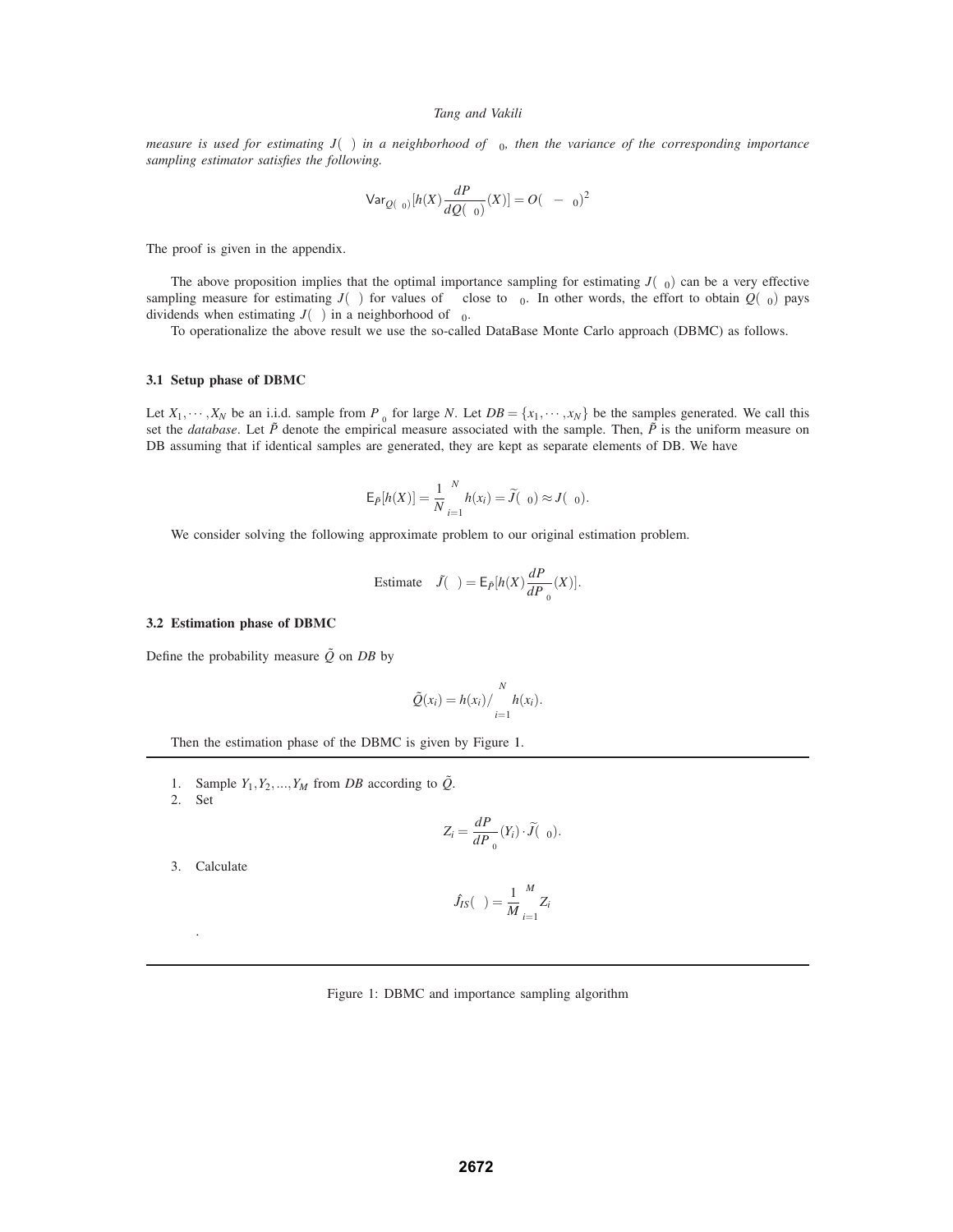*Z* is an unbiased estimator of  $\tilde{J}(\theta)$ . Note that

$$
\begin{array}{rcl} \mathsf{E}_{\tilde{\mathcal{Q}}}[Z] & = & \sum\limits_{i=1}^N \frac{dP_{\theta}}{dP_{\theta_0}}(x_i)\tilde{J}(\theta_0) \cdot \tilde{\mathcal{Q}}(x_i) \\ & = & \sum\limits_{i=1}^N \frac{dP_{\theta}}{dP_{\theta_0}}(x_i) \left(\frac{1}{N} \sum\limits_{i=1}^N h(x_i)\right) \cdot \frac{h(x_i)}{\sum_{i=1}^N h(x_i)} \\ & = & \sum\limits_{i=1}^N \frac{dP_{\theta}}{dP_{\theta_0}}(x_i)h(x_i) \cdot \frac{1}{N} = \tilde{J}(\theta). \end{array}
$$

# **4 EXPERIMENTAL RESULTS**

In this section we provide a number of experimental results for the application of the DBMC algorithm above to give some indications about the performance of the algorithm. We consider estimating prices of three financial options, a simple European call, an Asian call, and a lookback call option. We assume the price of the underlying asset satisfies the Black-Scholes model. The parameters of interest are the volatility parameter  $\sigma$  and the risk-free interest rate  $r$ , namely, the drift parameter of the underlying asset under the risk-neutral measure.

In all cases the information is gathered by extensive sampling at a nominal parameter value ( $N = 1000,000$ ). Using the resulting payoffs, the optimal sampling measure at the nominal parameter was evaluated and used for sampling when perturbing the parameter of interest.  $M = 1000$  values were used in resampling.

Figures 2, 3, and 4 show the results for, respectively European, Asian, and lookback options. The *x*-axis shows different values of the parameter of interest and the *y*-axis gives the ratio of the variance of the importance sampling estimator to the crude MC estimator. Note that we are talking about the approximate estimation problem.

All results are consistent with Proposition 2 given in Section 3. The variance of the importance sampling approaches zero as the parameter approaches the nominal parameter. In each case there is a neighborhood of the nominal parameter where importance sampling leads to variance reduction. The variance reduction increases as the parameter approaches the nominal parameter value.

The details of the experiments are given below.

### **4.1 European Call Option**

Assume the objective is to estimate the price of a European call option via Monte Carlo. Let  $S_0 = 100$  denote the initial price of the underlying asset,  $K = 100$  the strike price,  $r = 5%$  the risk-free interest rate, and  $T = 1/6$ , the time horizon. Let  $\sigma$ , the volatility of the underlying asset be the parameter of interest. Then,

$$
J(\sigma) = e^{-rT} E[(S_0 e^{(r-\frac{1}{2}\sigma^2)T + \sigma\sqrt{T}Z} - K)^+].
$$

where  $Z \sim N(0,1)$ .

We use the above algorithm and the optimal density at  $\sigma_0 = 0.2$  as importance sampling density to estimate  $J(\sigma)$ where  $\sigma$  changes from 0.08 to 0.3 by step size of 0.004.

Similiarly, if we fix  $\sigma = 0.2$ , let interest rate *r* of the underlying asset be the parameter of interest. Then,

$$
J(r) = e^{-rT} E[(S_0 e^{(r-\frac{1}{2}\sigma^2)T + \sigma\sqrt{T}Z} - K)^+].
$$

where  $Z \sim N(0,1)$ .

We use the optimal density at  $r = 0.05$  as importance sampling density to estimate  $J(r)$  where *r* changes from 0 to 0.4 by step size of 0.004.

# **4.2 Asian Call Option**

Let  $S_0 = 100$  denote the initial price of the underlying asset,  $K = 100$  the strike price,  $r = 5\%$  the risk-free interest rate, and  $T = 1/12$ , the time horizon. Let  $\sigma$ , the volatility of the underlying asset be the parameter of interest. Then,

$$
J(\sigma) = e^{-rT} E[(\overline{S}(\sigma) - K)^+].
$$

$$
\overline{S} = \frac{1}{m} \sum_{j=1}^{m} S(t_j)
$$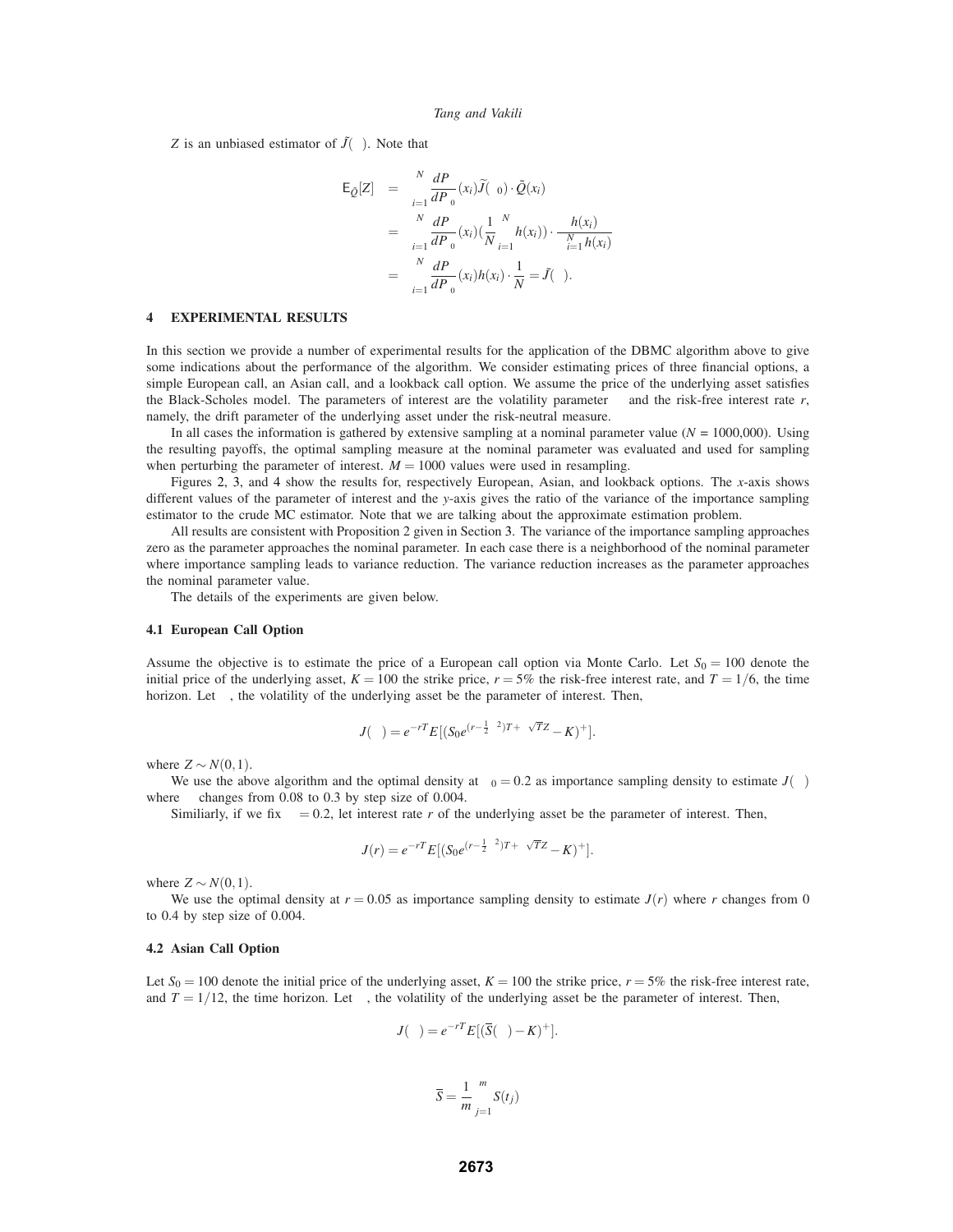



Figure 2: European Call Option - Using optimal IS density at  $\sigma = 0.2$  and  $r = 0.05$ .

$$
S(t_{j+1}) = S(t_j) \exp([r - \frac{1}{2}\sigma^2](t_{j+1} - t_j) + \sigma \sqrt{t_{j+1} - t_j} Z_{j+1})
$$

where  $Z_1, ..., Z_m$  are independent standard normal random variables. Here we assume  $m = 10$ .

We use the above algorithm and the optimal density at  $\sigma_0 = 0.2$  as importance sampling density to estimate  $J(\sigma)$ where  $\sigma$  changes from 0.14 to 0.26 by step size of 0.002.

Similarly, if we fix  $\sigma = 0.2$ , let interest rate *r* of the underlying asset be the parameter of interest. Then,

$$
J(r) = e^{-rT} E[(\overline{S}(r) - K)^+].
$$

We use the optimal density at  $r = 0.05$  as importance sampling density to estimate  $J(r)$  where *r* changes from 0 to 0.2 by step size of 0.001.



Figure 3: Asian Call Option - Using optimal IS density at  $\sigma = 0.2$  and  $r = 0.05$ .

# **4.3 Lookback Call Option**

Let  $S_0 = 100$  denote the initial price of the underlying asset,  $K = 100$  the strike price,  $r = 5\%$  the risk-free interest rate, and  $T = 1/12$ , the time horizon. Let  $\sigma$ , the volatility of the underlying asset be the parameter of interest. Then,

$$
J(\sigma) = e^{-rT} [S(t_m, \sigma) - \min_{j=1,\dots,m} (S(t_j, \sigma))].
$$

$$
S(t_{j+1}, \sigma) = S(t_j, \sigma) \exp([r - \frac{1}{2}\sigma^2](t_{j+1} - t_j) + \sigma \sqrt{t_{j+1} - t_j} Z_{j+1})
$$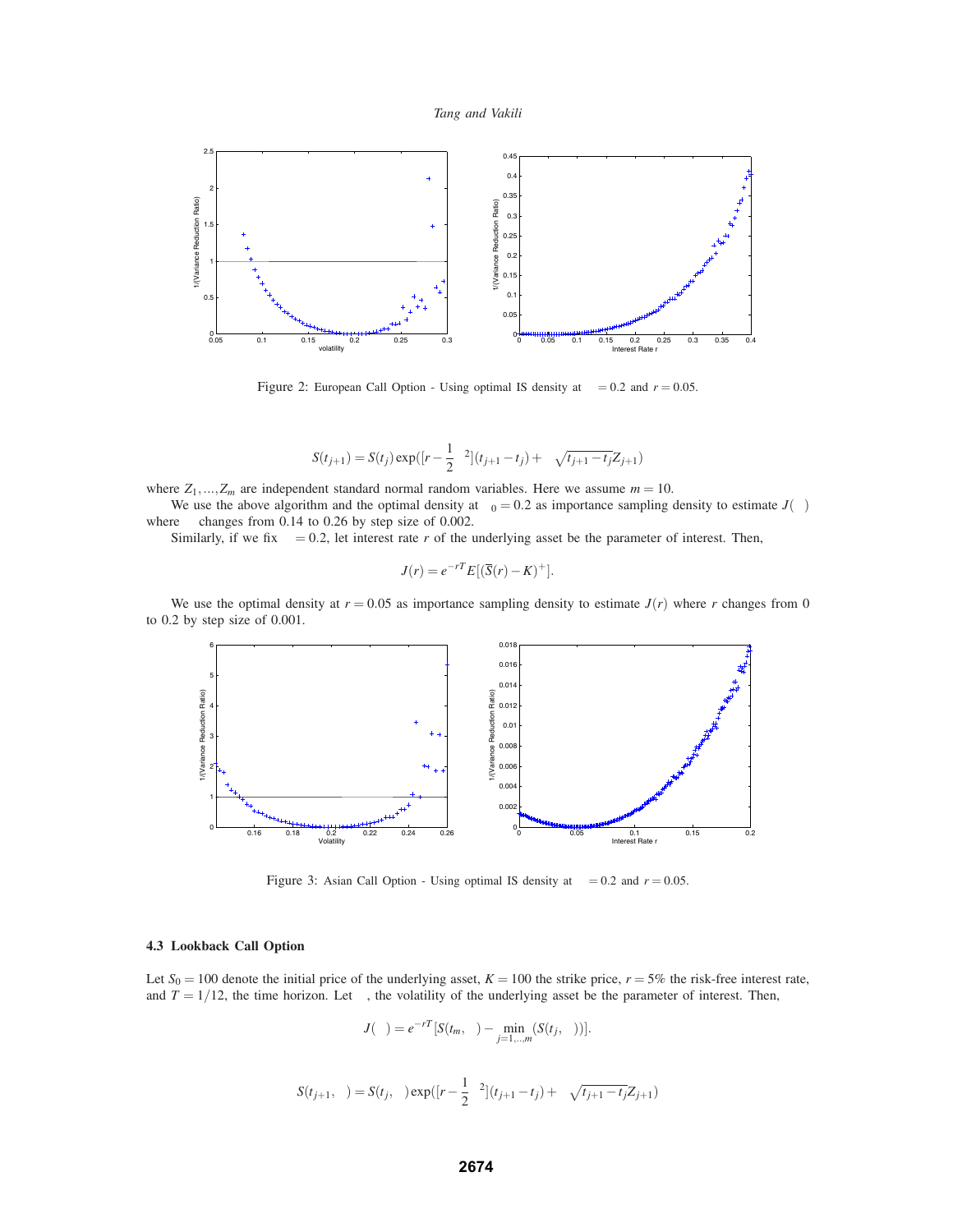where  $Z_1$ ,..., $Z_m$  are independent standard normal random variables. Here we assume  $m = 10$ .

We use the above algorithm and the optimal density at  $\sigma_0 = 0.2$  as importance sampling density to estimate  $J(\sigma)$ where  $\sigma$  changes from 0.14 to 0.26 by step size of 0.002.

Similarly, if we fix  $\sigma = 0.2$ , let interest rate *r* of the underlying asset be the parameter of interest. Then,

$$
J(r) = e^{-rT} [S(t_m, r) - \min_{j=1,\dots,m} (S(t_j, r))].
$$

We use the optimal density at  $r = 0.05$  as importance sampling density to estimate  $J(r)$  where r changes from 0 to 0.2 by step size of 0.004.



Figure 4: Lookback Call Option - Using optimal IS density at  $\sigma = 0.2$  and  $r = 0.05$ .

## **5 CONCLUSIONS**

We consider the application of DataBase Monte Carlo (DBMC) approach in conjunction with the variance reduction technique of importance sampling in a parametric estimation setting. In DBMC, information, gathered via statistical sampling at a number of parameter values, is used to construct a more effective variance reducing algorithm for estimation at other parameter values. In this paper, information is gathered at a single parameter value. We show that the optimal importance sampling measure can be a very effective sampling measure for estimation at neighboring parameter values and give an analysis of the variance of the resulting importance sampling estimator. Experimental results for a number of examples are provided that show the effectiveness of the approach in a neighborhood of the nominal parameter. A natural extension of this approach to the case where information is gathered at a finite number of parameter values is the subject of our current research.

# **ACKNOWLEDGMENTS**

Research supported in part by the National Science Foundation grant CMMI-0620965.

## **APPENDIX**

**Proposition 2.** *For a fixed parameter*  $\theta_0$ *, assume*  $h(\cdot)$  *is a nonnegative (or nonpositive) function and*  $dQ(x, \theta_0)$  $h(x)$ *dP*( $x$ ,  $\theta$ <sub>0</sub>)/*J*( $\theta$ <sub>0</sub>) *is the optimal Importance Sampling probability measure for estimating J*( $\theta$ <sub>0</sub>)*. If this sampling measure is used for estimating*  $J(\theta)$  *in a neighborhood of*  $\theta_0$ *, then the variance of the corresponding Importance Sampling estimator satisfies the following.*

$$
\text{Var}_{Q(\theta_0)}[h(X)\frac{dP_{\theta}}{dQ(\theta_0)}(X)] = O(\theta - \theta_0)^2
$$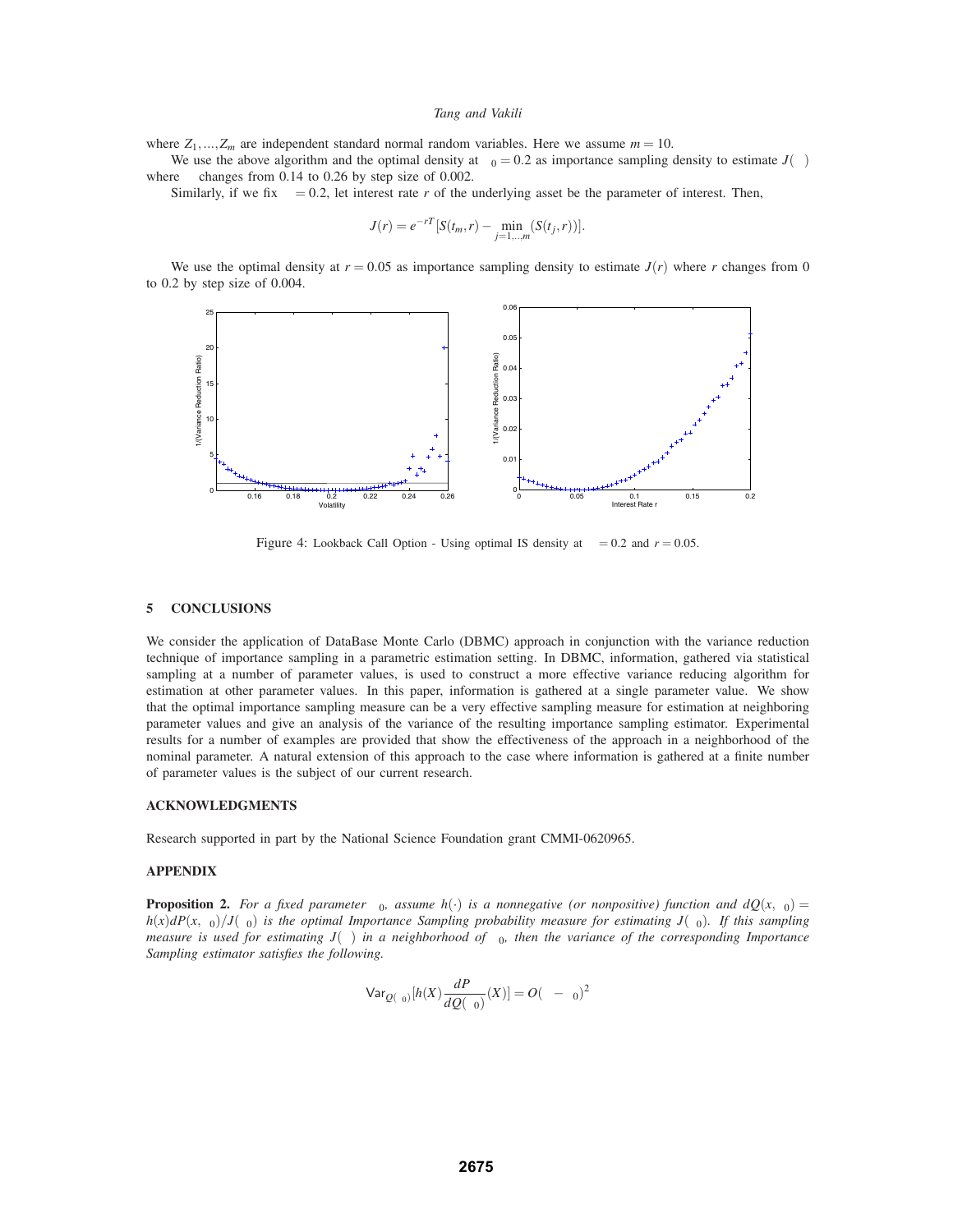*Proof*: Since  $dQ(x, \theta_0) = h(x) dP(x, \theta_0)/J(\theta_0)$ , we have

$$
\begin{array}{rcl}\n\text{Var}_{Q(\theta_0)}(h(X)\frac{dP_{\theta}}{dQ(\theta_0)}(X)) & = & \displaystyle{\int}[h(x)\frac{dP_{\theta}}{dQ(\theta_0)}(x)]^2dQ(x,\theta_0) - J(\theta)^2 \\
& = & J(\theta_0)^2 \displaystyle{\int} \big(\frac{dP_{\theta}}{dP_{\theta_0}}(x)\big)^2dQ(x,\theta_0) - J(\theta)^2\n\end{array}
$$

Assume *P* is sufficiently differentiable at  $\theta_0$  and consider the Taylor expansions of  $dP_\theta$  and  $J(\theta)$ . We have

$$
(\frac{dP_{\theta}}{dP_{\theta_0}})^2 = 1 + 2(\theta - \theta_0) \frac{dP'(\theta_0)}{dP_{\theta_0}} + (\theta - \theta_0)^2 \left[ \frac{dP''(\theta_0)}{dP_{\theta_0}} + \left( \frac{dP'(\theta_0)}{dP_{\theta_0}} \right)^2 \right] + o[(\theta - \theta_0)^2]
$$

$$
J(\theta)^2 = J(\theta_0)^2 + 2(\theta - \theta_0)J(\theta_0)J'(\theta_0) + (\theta - \theta_0)^2[J(\theta_0)J''(\theta_0) + (J'(\theta_0))^2] + o[(\theta - \theta_0)^2]
$$

Therefore,

$$
Var_{Q(\theta_{0})}[h(X)\frac{dP_{\theta}}{dQ(\theta_{0})}(X)] = J(\theta_{0})^{2} \int (\frac{dP(x,\theta)}{dP(x,\theta_{0})})^{2} dQ(x,\theta_{0}) - J(\theta)^{2}
$$
  
\n
$$
= J(\theta_{0})^{2}
$$
  
\n
$$
+ J(\theta_{0})^{2} \cdot 2(\theta - \theta_{0}) \int \frac{dP'(x,\theta_{0})}{dP(x,\theta_{0})} dQ(x,\theta_{0})
$$
  
\n
$$
+ J(\theta_{0})^{2} (\theta - \theta_{0})^{2} \int (\frac{dP''(x,\theta_{0})}{dP(x,\theta_{0})} + \frac{dP'(x,\theta_{0})}{dP(x,\theta_{0})}]^{2}) dQ(x,\theta_{0})
$$
  
\n
$$
- J(\theta_{0})^{2}
$$
  
\n
$$
- 2(\theta - \theta_{0})J(\theta_{0})J'(\theta_{0})
$$
  
\n
$$
- (\theta - \theta_{0})^{2} [J(\theta_{0})J''(\theta_{0}) + (J'(\theta_{0}))^{2}])
$$
  
\n
$$
+ o[(\theta - \theta_{0})^{2}]
$$
  
\n
$$
= 2(\theta - \theta_{0})J(\theta_{0}) \int h(x) dP'(x,\theta_{0})
$$
  
\n
$$
+ (\theta - \theta_{0})^{2}J(\theta_{0}) (\int h(x) dP''(x,\theta_{0}) + \int h(x) \frac{dP'(x,\theta_{0})^{2}}{dP(x,\theta_{0})})
$$
  
\n
$$
- 2(\theta - \theta_{0})J(\theta_{0})J'(\theta_{0})
$$
  
\n
$$
- (\theta - \theta_{0})^{2} [J(\theta_{0})J''(\theta_{0}) + (J'(\theta_{0}))^{2}])
$$
  
\n
$$
+ o[(\theta - \theta_{0})^{2}]
$$

Since

$$
J'(\theta_0) = \int h(x)dP'(x,\theta_0),
$$
  

$$
J''(\theta_0) = \int h(x)dP''(x,\theta_0).
$$

Therefore, we have

$$
\begin{array}{rcl}\n\text{Var}_{Q(\theta_0)}[h(X)\frac{dP_{\theta}}{dQ(\theta_0)}(X)] & = & (\theta - \theta_0)^2 [J(\theta_0) \int h(x) \frac{dP'(x, \theta_0)^2}{dP(x, \theta_0)} - (J'(\theta_0))^2] + o[(\theta - \theta_0)^2] \\
& = & O(\theta - \theta_0)^2.\n\end{array}
$$

# **REFERENCES**

Ali, S., and D. Silvey. 1966. A General Class of Coefficients of Divergence of One Distribution from Another. *Journal of the Royal Statistical Society* 28 (1): 131–142.

Asmussen, S., and P. Glynn. 2007. *Stochastic simulation: Algorithms and analysis*. Springer.

Barbu, A., and S. C. Zhu. 2005. Generalizing Swendsen-Wang to Sampling Arbitrary Posterior Probabilities. *IEEE Transactions on Pattern Analysis and Machine Intelligence* 27 (8): 1239–1253.